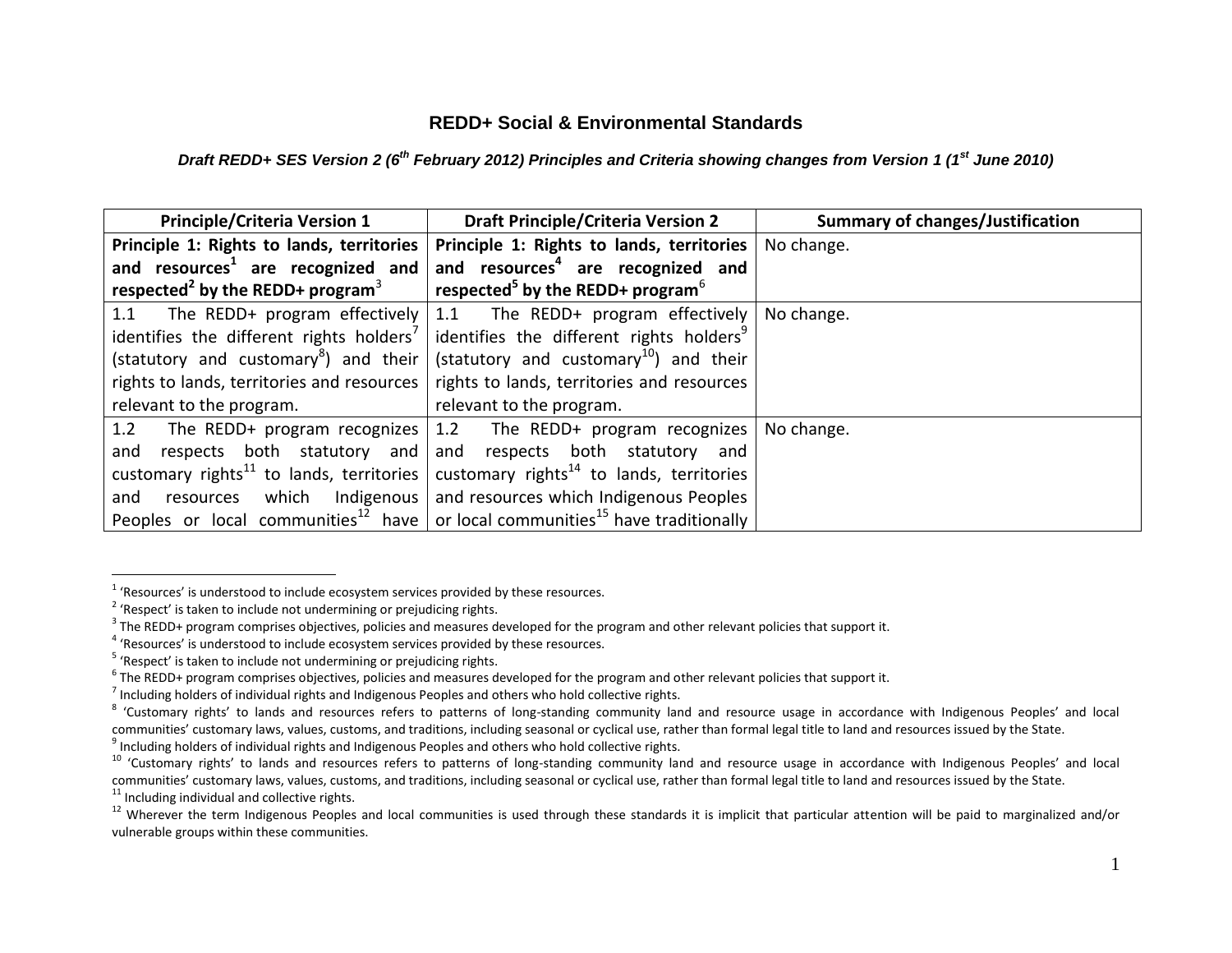| traditionally owned, occupied<br>or<br>otherwise used or acquired. <sup>13</sup> | owned, occupied or otherwise used or<br>acquired. <sup>16</sup>                           |                                                |
|----------------------------------------------------------------------------------|-------------------------------------------------------------------------------------------|------------------------------------------------|
|                                                                                  |                                                                                           |                                                |
|                                                                                  | 1.3 The REDD+ program requires the $\vert$ 1.3 The REDD+ program requires the             | No change.                                     |
|                                                                                  | free, prior and informed consent of   free, prior and informed consent of                 |                                                |
| Peoples<br>Indigenous<br>local<br>and                                            | Indigenous<br>Peoples<br>local<br>and                                                     |                                                |
|                                                                                  | communities for any activities affecting $\vert$ communities for any activities affecting |                                                |
| their rights to lands, territories and                                           | their rights to lands, territories and                                                    |                                                |
| resources.                                                                       | resources.                                                                                |                                                |
| 1.4 The REDD+ program identifies and                                             |                                                                                           | Integrated into V2 Criterion 6.6 to create one |
| uses a process for effective resolution                                          |                                                                                           | criterion on grievance mechanisms.             |
| of any disputes over rights to lands,                                            |                                                                                           |                                                |
| territories and resources related to the                                         |                                                                                           |                                                |
| program and does not proceed with any                                            |                                                                                           |                                                |
| activity that could prejudice the                                                |                                                                                           |                                                |
| outcome of the dispute resolution                                                |                                                                                           |                                                |
| process.                                                                         |                                                                                           |                                                |
| 1.5 Where the REDD+ program enables                                              | 1.4 Where the REDD+ program enables                                                       | No change.                                     |
| private ownership <sup>17</sup> of carbon rights <sup>18</sup> ,                 | private ownership <sup>20</sup> of carbon rights <sup>21</sup> ,                          |                                                |
| these rights are based on the statutory                                          | these rights are based on the statutory                                                   |                                                |
| and customary rights to the lands,                                               | and customary rights to the lands,                                                        |                                                |
| resources <sup>19</sup><br>territories<br>and<br>that                            | resources <sup>22</sup><br>territories<br>that<br>and                                     |                                                |

<sup>&</sup>lt;sup>14</sup> Including individual and collective rights.

<sup>17</sup> Ownership of carbon rights may be individual or collective.

 $20$  Ownership of carbon rights may be individual or collective.

<sup>&</sup>lt;sup>15</sup> Wherever the term Indigenous Peoples and local communities is used through these standards it is implicit that particular attention will be paid to marginalized and/or vulnerable groups within these communities.

<sup>&</sup>lt;sup>13</sup> In particular, recognizing that Indigenous Peoples have the right to own, use, develop and control the lands, territories and resources that they possess by reason of traditional ownership or other traditional occupation or use, as well as those that they have otherwise acquired.

<sup>&</sup>lt;sup>16</sup> In particular, recognizing that Indigenous Peoples have the right to own, use, develop and control the lands, territories and resources that they possess by reason of traditional ownership or other traditional occupation or use, as well as those that they have otherwise acquired.

<sup>&</sup>lt;sup>18</sup> 'Carbon rights' are defined as the rights to enter into contracts and national or international transactions for the transfer of ownership of greenhouse gas emissions reductions or removals and the maintenance of carbon stocks.

<sup>&</sup>lt;sup>19</sup> 'The statutory and customary rights to the lands, territories and resources and the rights holders relevant to the REDD+ program' are identified in accordance with criterion 1.1.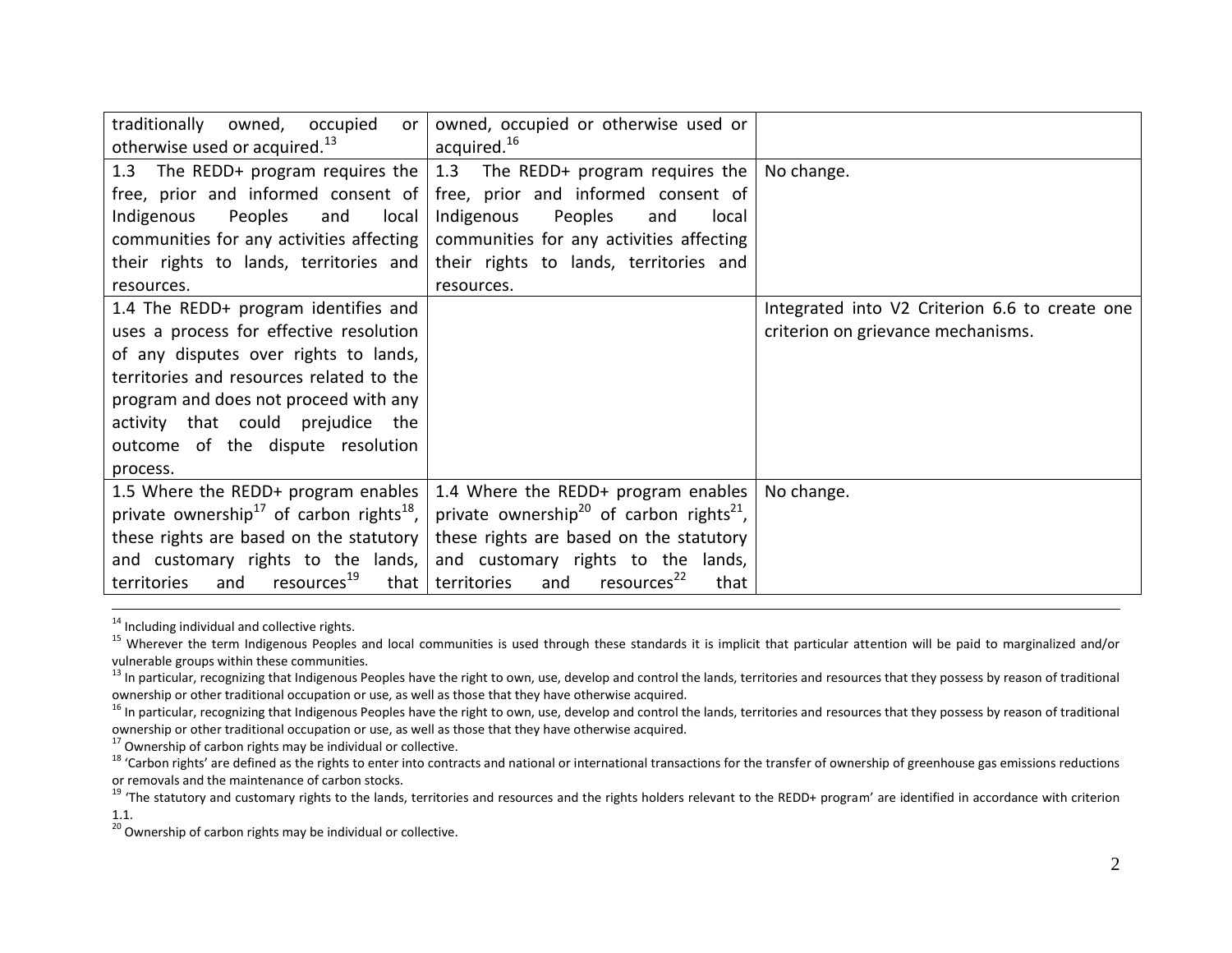| the<br>generated<br>greenhouse<br>gas<br>emissions reductions and removals.                                                                                                                                                                                     | generated the greenhouse gas emissions<br>reductions and removals.                                                                                                                                                                                                                           |                                                                                                                                                                                                                                                                                                                                                                                   |
|-----------------------------------------------------------------------------------------------------------------------------------------------------------------------------------------------------------------------------------------------------------------|----------------------------------------------------------------------------------------------------------------------------------------------------------------------------------------------------------------------------------------------------------------------------------------------|-----------------------------------------------------------------------------------------------------------------------------------------------------------------------------------------------------------------------------------------------------------------------------------------------------------------------------------------------------------------------------------|
| Principle 2: The benefits of the REDD+<br>program are shared equitably <sup>23</sup> among<br>all relevant <sup>24</sup> rights holders and<br>stakeholders. <sup>25</sup>                                                                                      | Principle 2: The benefits of the REDD+<br>program are shared equitably <sup>26</sup> among<br>all relevant <sup>27</sup> rights holders<br>and<br>stakeholders. <sup>28</sup>                                                                                                                | No change.                                                                                                                                                                                                                                                                                                                                                                        |
| 2.1 The projected costs, potential<br>benefits and associated risks <sup>29</sup> of the<br>program are identified for<br>REDD+<br>relevant rights holder and stakeholder<br>groups <sup>30</sup> at all levels <sup>31</sup> using a<br>participatory process. | 2.1 There is<br>and<br>transparent<br>participatory analysis and monitoring of<br>predicted and actual costs, benefits <sup>32</sup><br>and associated risks $^{33}$ of the REDD+<br>program for relevant rights holder and<br>stakeholder groups <sup>34</sup> at all levels. <sup>35</sup> | Transparent and participatory: added because<br>of integration of V1 Criterion 2.3 and includes<br>'using a participatory process'.<br>Predicted: replaces projected to harmonize with<br>language in Principle 3 and Principle 5.<br>Monitoring () of actual costs and benefits:<br>Monitoring of actual costs and benefits added<br>because of integration of V1 Criterion 2.3. |

<sup>21</sup> 'Carbon rights' are defined as the rights to enter into contracts and national or international transactions for the transfer of ownership of greenhouse gas emissions reductions or removals and the maintenance of carbon stocks.

<sup>22</sup> 'The statutory and customary rights to the lands, territories and resources and the rights holders relevant to the REDD+ program' are identified in accordance with criterion 1.1.

<sup>23</sup> 'Equity' and 'equitable' are defined as just, impartial and fair to all parties including marginalized and vulnerable groups.

<sup>24</sup> 'Relevant' rights holder and stakeholder groups are identified by the REDD+ program in accordance with criterion 6.1.

<sup>25</sup> 'Rights holders' are those whose rights are potentially affected by the REDD+ program and 'stakeholders' are those whose interests are potentially affected by the program.

<sup>26</sup> 'Equity' and 'equitable' are defined as just, impartial and fair to all parties including marginalized and vulnerable groups.

 $^{27}$  'Relevant' rights holder and stakeholder groups are identified by the REDD+ program in accordance with criterion 6.1.

<sup>28</sup> 'Rights holders' are those whose rights are potentially affected by the REDD+ program and 'stakeholders' are those whose interests are potentially affected by the program.

<sup>29</sup> All analysis of costs, benefits and risks should include those that are direct and indirect and include social, cultural, human rights, environmental and economic aspects. Costs should include those related to responsibilities and also opportunity costs. All costs, benefits and risks should be compared against the reference scenario which is the most likely land-use scenario in the absence of the REDD+ program.

 $30$  'Relevant rights holder and stakeholder groups' are identified in accordance with criterion 6.1.

 $31$  At local, national and other relevant levels.

<sup>32</sup> Including any revenues.

 $\overline{a}$ 

33 All analysis of costs, benefits and risks should include those that are direct and indirect and include social, cultural, human rights, environmental and economic aspects. Costs should include those related to responsibilities and also opportunity costs. All costs, benefits and risks should be compared against the reference scenario which is the most likely land-use scenario in the absence of the REDD+ program.

<sup>34</sup> 'Relevant rights holder and stakeholder groups' are identified in accordance with criterion 6.1.

<sup>35</sup> At local, national and other relevant levels.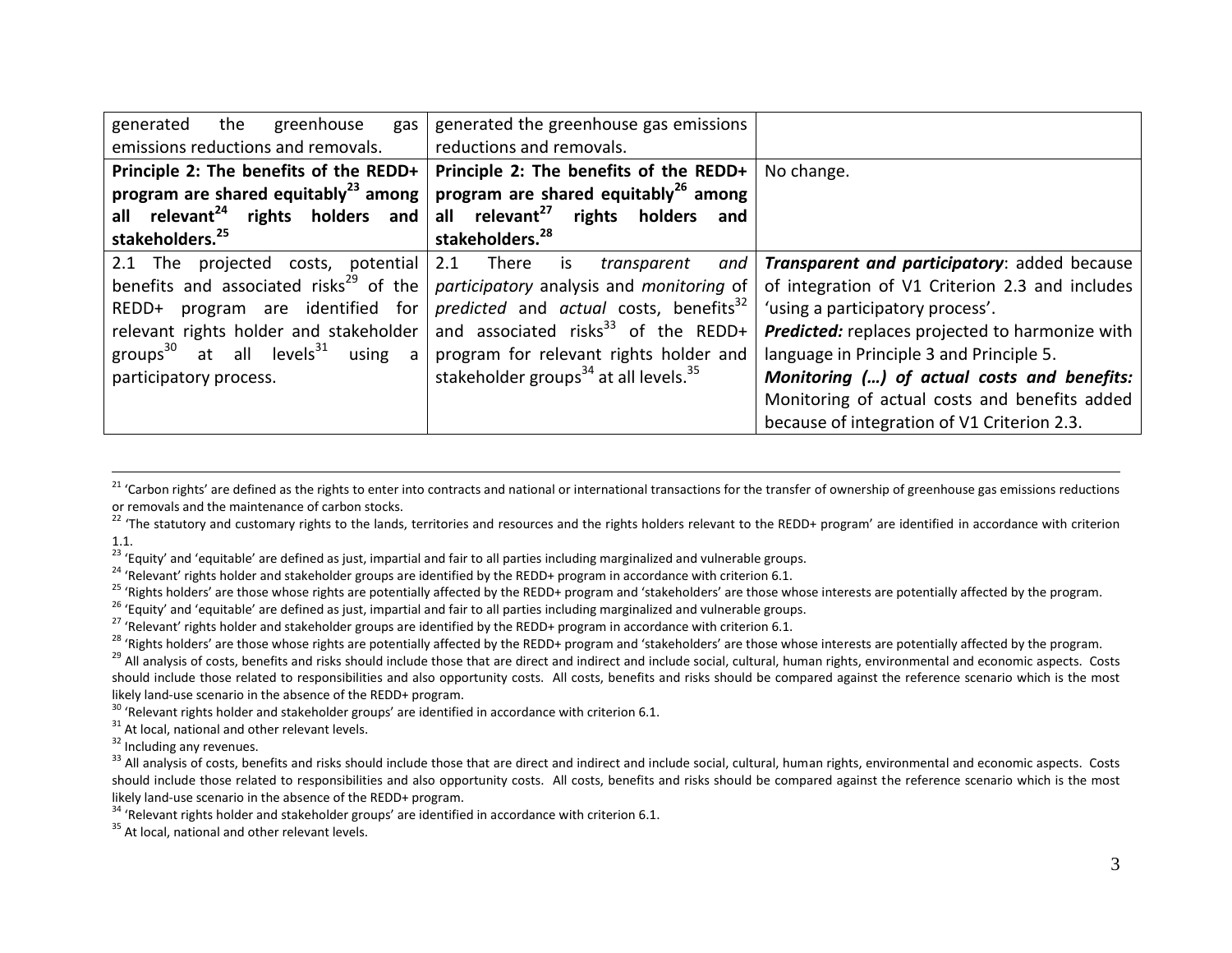| 2.2 Transparent, participatory, effective<br>efficient <sup>36</sup><br>mechanisms<br>are<br>and<br>established for equitable sharing of<br>benefits of the REDD+ program among<br>and within relevant rights holder and<br>stakeholder groups taking into account<br>costs, benefits and associated risks | 2.2 Transparent, participatory, effective<br>efficient <sup>37</sup><br>and<br>mechanisms<br>are<br>established for equitable sharing of<br>benefits of the REDD+ program among<br>and within relevant rights holder and<br>stakeholder groups taking into account<br>rights, costs, benefits and associated<br>risks. | <b>Rights:</b> added to ensure that distribution of<br>benefits takes into account distribution based<br>on 'rights' to land territories and resources that<br>generate emissions reductions as well as on<br>'effort contributed' to achieve the emissions<br>reductions. |
|------------------------------------------------------------------------------------------------------------------------------------------------------------------------------------------------------------------------------------------------------------------------------------------------------------|------------------------------------------------------------------------------------------------------------------------------------------------------------------------------------------------------------------------------------------------------------------------------------------------------------------------|----------------------------------------------------------------------------------------------------------------------------------------------------------------------------------------------------------------------------------------------------------------------------|
| 2.3<br>is<br>There<br>transparent<br>and<br>participatory monitoring of the costs<br>and benefits of the REDD+ program,<br>including any revenues, and their<br>distribution among relevant rights<br>holders and stakeholders                                                                             |                                                                                                                                                                                                                                                                                                                        | Included in V2 Criterion 2.1 to combine similar<br>criteria, including up front assessment of<br>impacts and ongoing monitoring in one<br>criterion.                                                                                                                       |
| Principle 3: The REDD+ program<br>livelihood <sup>38</sup><br>long-term<br>improves<br>security and well-being of Indigenous<br>Peoples and local communities with<br>special<br>attention<br>the<br>to<br>most<br>vulnerable people. <sup>39</sup>                                                        | Principle 3: The REDD+ program  <br>improves long-term livelihood <sup>40</sup> security<br>and well-being of Indigenous Peoples<br>and local communities with special<br>attention to women and the most<br>vulnerable people. <sup>41</sup>                                                                          | With special attention to women: added to<br>ensure that livelihood security and well-being<br>are also improved for women.                                                                                                                                                |
| 3.1 The REDD+ program generates                                                                                                                                                                                                                                                                            | 3.1 The REDD+ program generates                                                                                                                                                                                                                                                                                        | With special attention to women: included in each                                                                                                                                                                                                                          |

 $36$  'Efficient' is defined as achieving the target with minimum cost, effort and time.

<sup>&</sup>lt;sup>37</sup> 'Efficient' is defined as achieving the target with minimum cost, effort and time.

<sup>38</sup> 'Livelihoods' are based on social, cultural, human, financial, natural, physical and political capabilities/assets.

<sup>&</sup>lt;sup>39</sup> 'Vulnerable' people or groups are those lacking the assets on which secure and sustainable livelihoods are built (social, cultural, human, financial, natural, physical and political) and/or having high exposure to external stresses and shocks, including climate change, that may affect these assets and/or peoples' ability to utilize these assets. Forest dependency may be an important factor affecting vulnerability particularly where the REDD+ program itself may change access to forest resources. In many situations marginalization exacerbates vulnerability, e.g. marginalization by gender.

<sup>40</sup> 'Livelihoods' are based on social, cultural, human, financial, natural, physical and political capabilities/assets.

<sup>&</sup>lt;sup>41</sup> 'Vulnerable' people or groups are those lacking the assets on which secure and sustainable livelihoods are built (social, cultural, human, financial, natural, physical and political) and/or having high exposure to external stresses and shocks, including climate change, that may affect these assets and/or peoples' ability to utilize these assets. Forest dependency may be an important factor affecting vulnerability particularly where the REDD+ program itself may change access to forest resources. In many situations marginalization exacerbates vulnerability, e.g. marginalization by gender.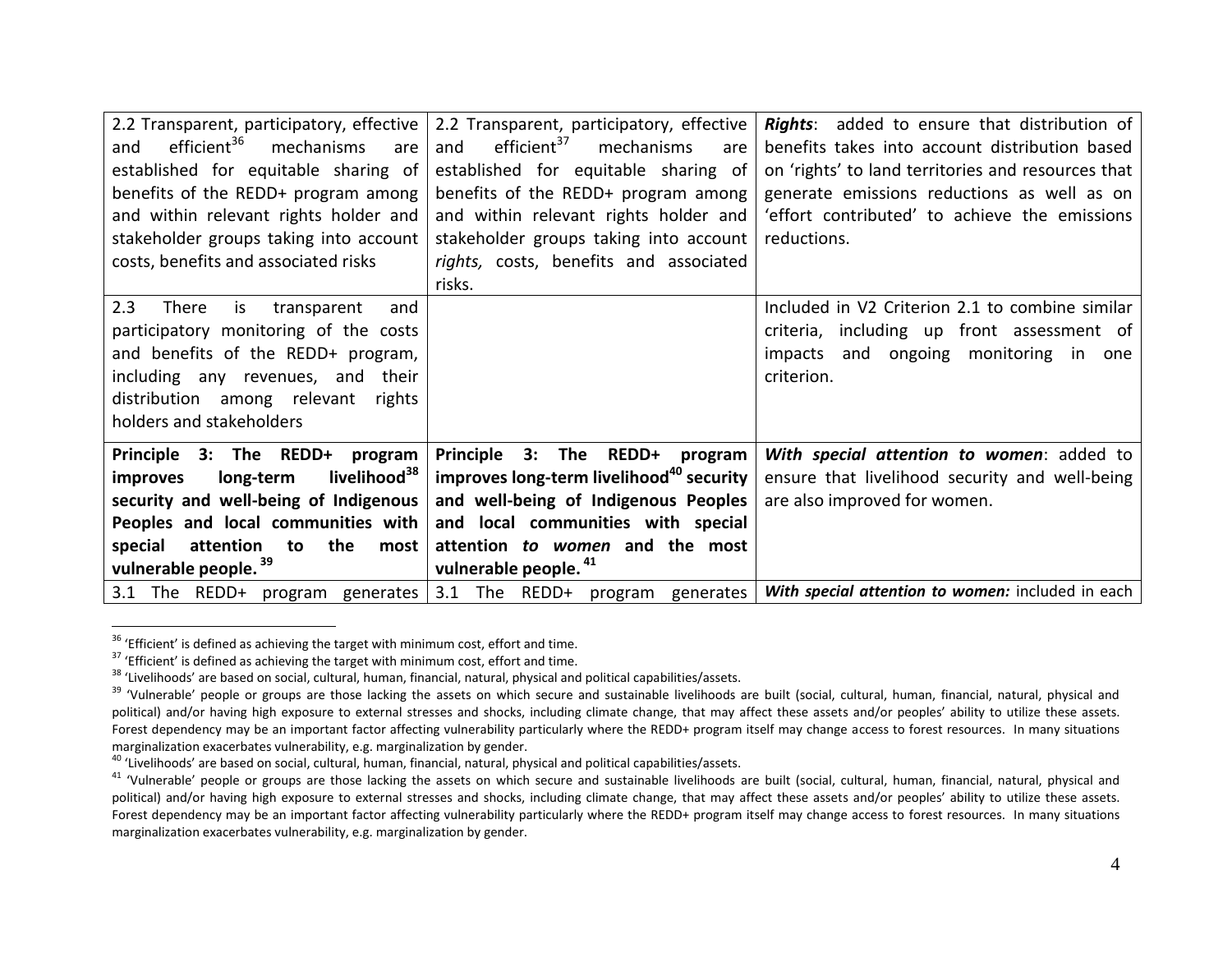| additional, positive impacts on the long-<br>term livelihood security and well-being<br>of Indigenous<br>Peoples<br>and local<br>communities, with special attention to<br>the most vulnerable people.                                                                      | additional, positive impacts on the long-<br>term livelihood security and well-being<br>of<br>Indigenous<br>Peoples<br>and<br>local<br>communities, with special attention to<br>women and the most vulnerable people.                                                                                                                        | of criterion to be in line with the principle.                                                                                                                                                                                                                                                                                                                                                                                                                                        |
|-----------------------------------------------------------------------------------------------------------------------------------------------------------------------------------------------------------------------------------------------------------------------------|-----------------------------------------------------------------------------------------------------------------------------------------------------------------------------------------------------------------------------------------------------------------------------------------------------------------------------------------------|---------------------------------------------------------------------------------------------------------------------------------------------------------------------------------------------------------------------------------------------------------------------------------------------------------------------------------------------------------------------------------------------------------------------------------------------------------------------------------------|
| 3.2 There is participatory assessment of<br>positive and negative social, cultural,<br>rights, environmental<br>human<br>and<br>economic impacts of the REDD+<br>program for Indigenous Peoples and<br>local communities including<br>both<br>predicted and actual impacts. | 3.2 There is participatory assessment of<br>positive and negative social, cultural,<br>rights, environmental<br>human<br>and<br>economic impacts of the REDD+ program<br>for Indigenous Peoples and local<br>communities with special attention to<br>women and the most vulnerable people<br>including both predicted and actual<br>impacts. | With special attention to women and the most<br>vulnerable people: included in each criterion to be<br>in line with the principle.                                                                                                                                                                                                                                                                                                                                                    |
| 3.3 The REDD+ program is adapted<br>based on predictive and ongoing impact<br>assessment to mitigate negative, and<br>enhance positive, long-term livelihood<br>security and well-being impacts for<br>Indigenous<br>Peoples<br>and<br>local<br>communities.                | 3.3 The REDD+ program is adapted<br>based on assessment of <i>predicted</i> and<br>actual impacts in order to mitigate<br>negative, and enhance positive, impacts<br>Indigenous<br>Peoples<br>and<br>local<br>on<br>communities with special attention to<br>women and the most vulnerable people.                                            | <b>Predicted:</b> replaces predictive to harmonize<br>with language in Principle 2 and Principle 5.<br>Actual: replaces ongoing as a clearer term and to<br>harmonize with language in Principle 2 and Principle<br>5.<br>Long-term livelihood security and well-being<br><i>impacts:</i> removed to simplify the language of the<br>criterion.<br>With special attention to women and the most<br>vulnerable people: included in each criterion to be<br>in line with the principle. |
| <b>REDD+</b><br><b>Principle</b><br>The<br>4:<br>program                                                                                                                                                                                                                    | Principle 4:<br><b>The</b><br>REDD+<br>program                                                                                                                                                                                                                                                                                                | Good governance: Putting good governance first to                                                                                                                                                                                                                                                                                                                                                                                                                                     |
| contributes to<br>broader sustainable                                                                                                                                                                                                                                       | contributes to good governance <sup>42</sup> , to                                                                                                                                                                                                                                                                                             | help address the gap that REDD+ SES did not ensure<br>application of good governance to the REDD+                                                                                                                                                                                                                                                                                                                                                                                     |

<sup>&</sup>lt;sup>42</sup> The elements of good governance include accessibility, people's participation, transparency, accountability, rule of law, predictability, justice and sustainability.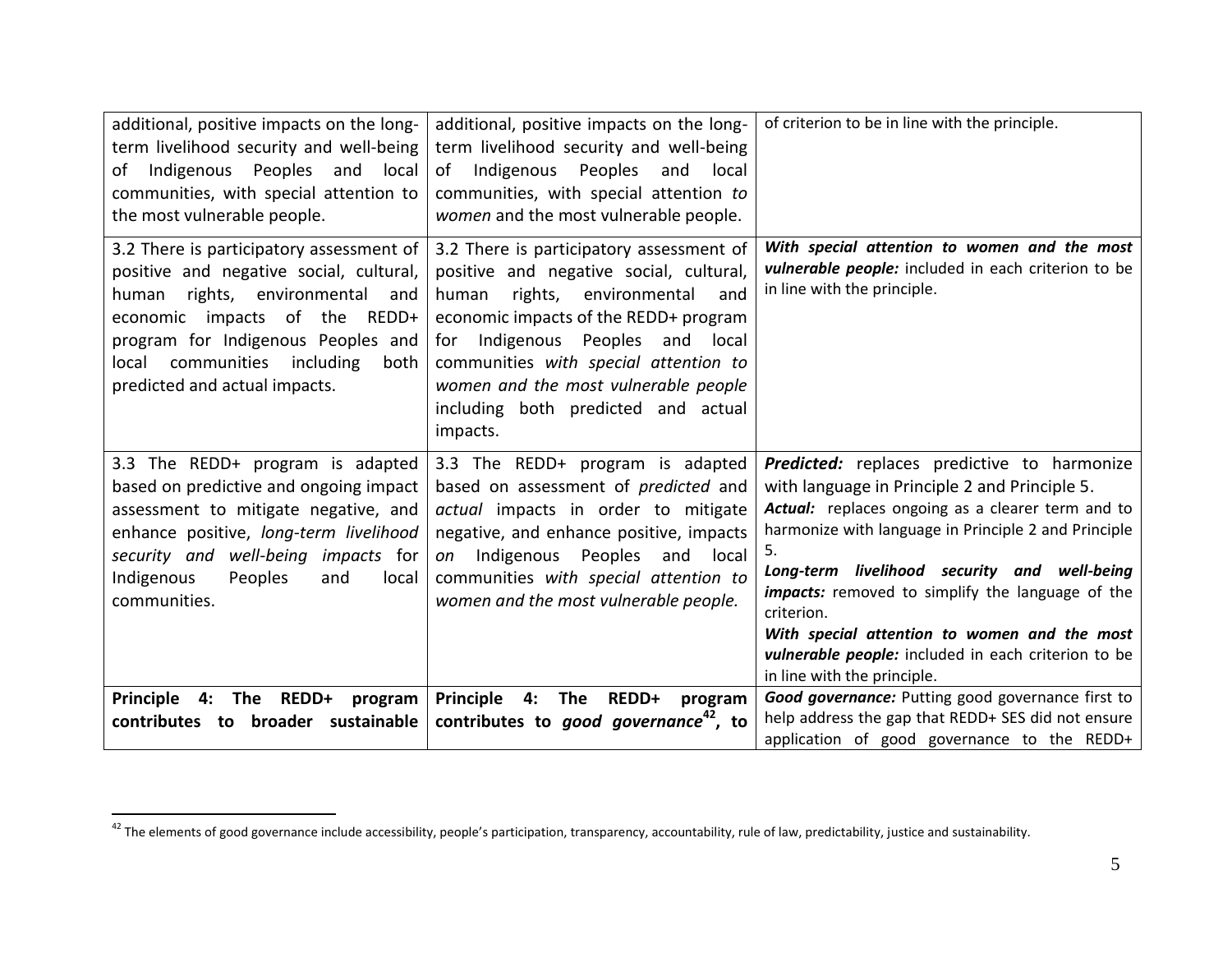| development, respect and protection<br>of human rights. and good governance<br>objectives                                                                                                            | broader sustainable development and<br>to social justice. <sup>43</sup>                                                                                                                              | program.<br>Social justice: Social justice as shorthand for<br>'respect, protection and fulfillment of human<br>rights'.                                                                                                                                                                                                                                                                                      |
|------------------------------------------------------------------------------------------------------------------------------------------------------------------------------------------------------|------------------------------------------------------------------------------------------------------------------------------------------------------------------------------------------------------|---------------------------------------------------------------------------------------------------------------------------------------------------------------------------------------------------------------------------------------------------------------------------------------------------------------------------------------------------------------------------------------------------------------|
| 4.1 The REDD+ program contributes to<br>achieving the objectives of sustainable<br>development policies, strategies and<br>plans <sup>44</sup> established at national and<br>other relevant levels. | 4.6 The REDD+ program contributes to<br>achieving the objectives of sustainable<br>development policies, strategies and<br>plans <sup>45</sup> established at national and other<br>relevant levels. | Change of order: so that criteria address good<br>governance, then contribution to sustainable<br>development, then social justice in the same order<br>as the principle.                                                                                                                                                                                                                                     |
| 4.2 The REDD+ program leads to<br>improvements in governance of the<br>forest sector and other relevant sectors.                                                                                     | 4.5<br>The REDD+ program leads to<br>improvements in governance of the<br>forest sector and other relevant sectors.                                                                                  | Change of order: so that criteria address good<br>governance, then contribution to sustainable<br>development, then social justice in the same order<br>as the principle.                                                                                                                                                                                                                                     |
| 4.3 The REDD+ program contributes to<br>respect and protection of human rights                                                                                                                       | The REDD+ program contributes to<br>4.7<br>respect, protection and fulfilment of<br>human rights.                                                                                                    | <b>Fulfilment:</b> added so that the contribution to human<br>rights goes beyond respect and protect required by<br>international law but promotes REDD+ contributing<br>beyond 'no harm' to support fulfilment of rights<br><b>Change of order:</b> so that criteria address good<br>governance, then contribution to sustainable<br>development, then social justice in the same order<br>as the principle. |
| 4.4<br>There<br>is strong government<br>commitment to the REDD+ program in<br>their country<br>4.5 The REDD+ program is coherent   4.2                                                               | The REDD+ program is coherent                                                                                                                                                                        | <b>Deletion:</b> because these standards are applied to<br>'government-led programs' which by definition must<br>demonstrate strong government commitment to<br>$RFDD+$<br>government and other: deleted because Not all                                                                                                                                                                                      |

<sup>&</sup>lt;sup>43</sup> Human rights are the basic rights and freedoms that belong to every person in the world, based on core principles like dignity, fairness, equality, respect and autonomy, including but not limited to the rights enshrined in relevant international treaties, conventions and other instruments.

<sup>&</sup>lt;sup>44</sup> E.g. poverty reduction strategies/targets, national/government budgets, biodiversity strategies, conservation policies and regulations, climate change strategies, adaptation plans etc.

<sup>&</sup>lt;sup>45</sup> E.g. poverty reduction strategies/targets, national/government budgets, biodiversity strategies, conservation policies and regulations, climate change strategies, adaptation plans etc.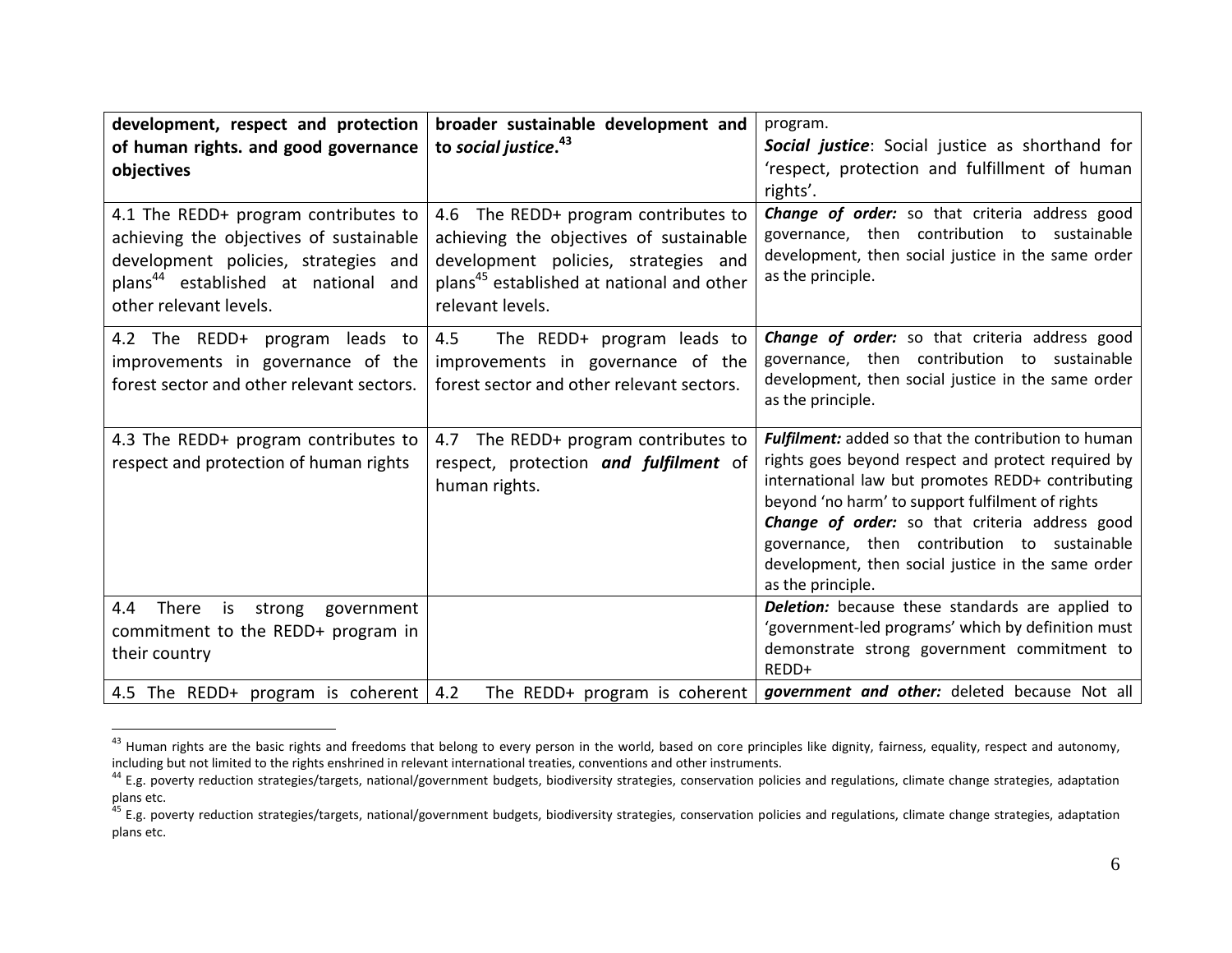| with relevant policies, strategies and<br>plans at all relevant levels and there is<br>effective<br>coordination<br>between<br>other<br>and<br>qovernment<br>agencies/organizations responsible for<br>implementation<br>design,<br>the<br>and<br>evaluation of the REDD+ program and<br>relevant<br>other<br>government<br>agencies/organizations. | with relevant policies, strategies and<br>plans at all relevant levels and there is<br>effective<br>coordination<br>between<br>agencies/organizations responsible for<br>design, implementation<br>the<br>and<br>evaluation of the REDD+ program and<br>other relevant agencies/organizations. | agencies/organizations responsible for REDD+<br>program are government agencies and don't just<br>want to ensure coordination with government<br>agencies.<br><b>Change of order:</b> so that criteria address good<br>governance, then contribution to sustainable<br>development, then social justice in the same order<br>as the principle.                                                                              |
|-----------------------------------------------------------------------------------------------------------------------------------------------------------------------------------------------------------------------------------------------------------------------------------------------------------------------------------------------------|------------------------------------------------------------------------------------------------------------------------------------------------------------------------------------------------------------------------------------------------------------------------------------------------|-----------------------------------------------------------------------------------------------------------------------------------------------------------------------------------------------------------------------------------------------------------------------------------------------------------------------------------------------------------------------------------------------------------------------------|
|                                                                                                                                                                                                                                                                                                                                                     | 4.1 The governance structures of the<br>REDD+ program are clearly defined,<br>transparent and accountable.                                                                                                                                                                                     | New criterion: added to require good governance of<br>the institutions of the REDD+ program, responding<br>to the issues raised in UNFCCC safeguard (b)<br>effective<br>national<br>forest<br>'Transparent<br>and<br>governance structures, taking into account national<br>legislation and sovereignty'.                                                                                                                   |
|                                                                                                                                                                                                                                                                                                                                                     | Adequate information about the<br>4.3<br>REDD+ program is publicly available to<br>promote general awareness and good<br>governance.                                                                                                                                                           | Criterion 7.1 of Version 1: No change to this<br>criterion; which is included in V2 Principle 4 because<br>it relates to good governance by ensuring that<br>information is publicly available to support<br>transparency and accountability. This is different<br>from ensuring that information is available to<br>stakeholders to enable their full and effective<br>participation which is covered in V2 Criterion 6.5. |
|                                                                                                                                                                                                                                                                                                                                                     | 4.4 Financial management systems of<br>the REDD+ program are managed with<br>integrity <sup>46</sup> ,<br>transparency<br>and<br>accountability.                                                                                                                                               | New criterion: added responding to an identified<br>gap.                                                                                                                                                                                                                                                                                                                                                                    |
| Principle 5: The REDD+<br>program<br>maintains and enhances <sup>47</sup> biodiversity<br>and ecosystem services. <sup>48</sup>                                                                                                                                                                                                                     | Principle<br>The REDD+<br>5:<br>program<br>maintains and enhances <sup>49</sup> biodiversity<br>and ecosystem services. <sup>50</sup>                                                                                                                                                          | No change.                                                                                                                                                                                                                                                                                                                                                                                                                  |

<sup>&</sup>lt;sup>46</sup> The elements of integrity include honesty, consistency, accuracy and maintaining completeness ('the state of being whole').

<sup>&</sup>lt;sup>47</sup> Impacts on biodiversity and ecosystem services are relative to the reference scenario which is the most likely land-use scenario in the absence of the REDD+ program.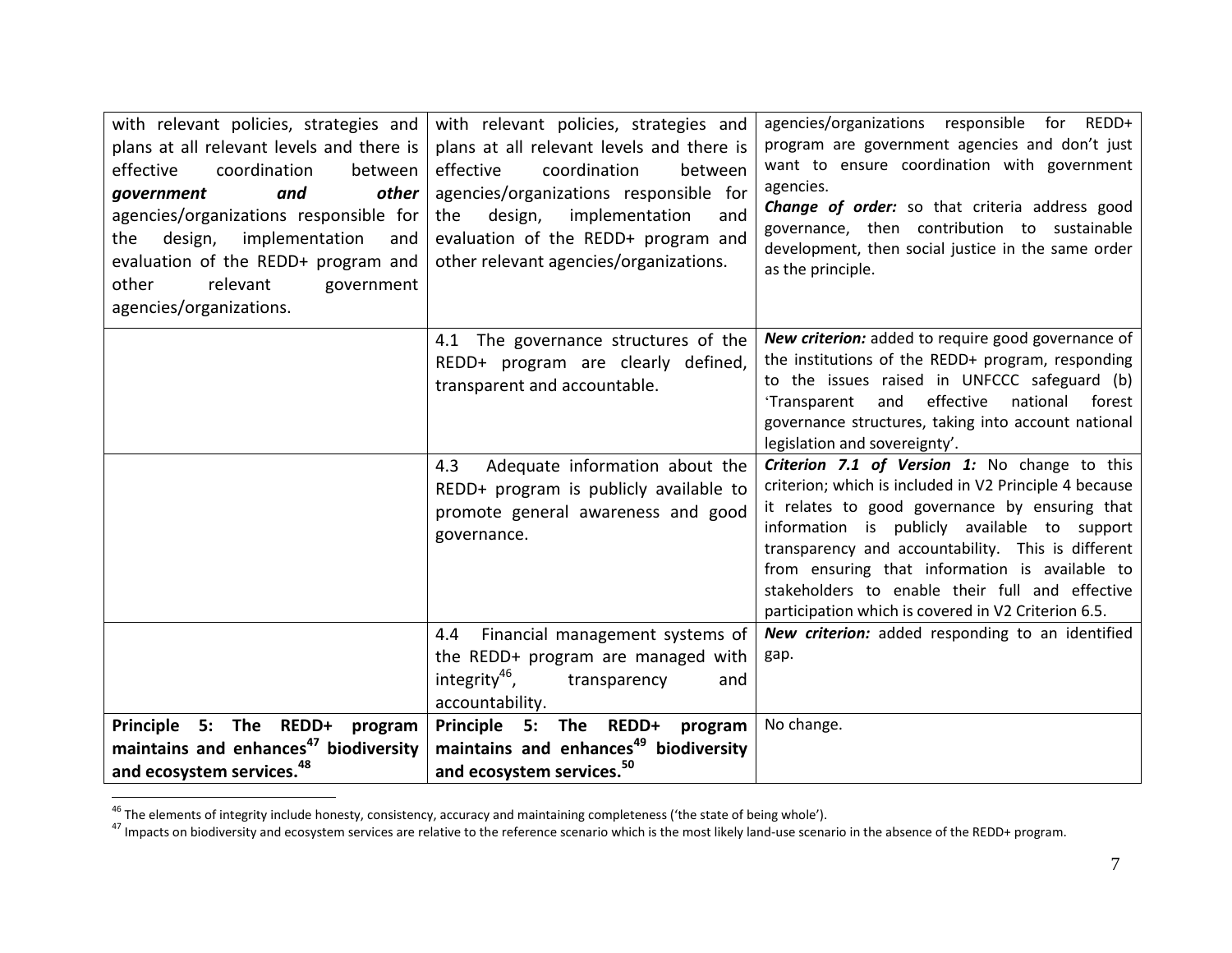| 5.1<br>Biodiversity and ecosystem<br>potentially affected by the<br>services<br>REDD+ program are maintained and<br>enhanced.                                                                                                                                  | 5.1 Biodiversity and ecosystem services<br>potentially affected by the REDD+<br>program are maintained and enhanced.                                                                                                                                  | <b>Footnotes:</b> that were linked to indicators in V1 are<br>moved to criterion level. Note that footnote 28 was<br>only focused on 'plans for expansion of non-native<br>forest' and this has been changed to broader 'plans<br>afforestation,<br>reforestation<br>and<br>forest<br>for<br>restoration' as mentioned in CBD submission to<br>UNFCCC SBSTA.                                                                                                                                                                          |
|----------------------------------------------------------------------------------------------------------------------------------------------------------------------------------------------------------------------------------------------------------------|-------------------------------------------------------------------------------------------------------------------------------------------------------------------------------------------------------------------------------------------------------|---------------------------------------------------------------------------------------------------------------------------------------------------------------------------------------------------------------------------------------------------------------------------------------------------------------------------------------------------------------------------------------------------------------------------------------------------------------------------------------------------------------------------------------|
|                                                                                                                                                                                                                                                                | The REDD+ program does not lead<br>5.2<br>to the conversion of natural forests or<br>other areas that are important for<br>maintaining and enhancing the identified<br>biodiversity<br>and ecosystem service<br>priorities.                           | V1 Indicator 5.1.4 is moved to V2 Criterion level<br>since this is a focus of the UNFCCC safeguard (e)<br>That actions are consistent with the conservation of<br>natural forests and biological diversity, ensuring that<br>the actions referred to in paragraph 70 of this<br>decision are not used for the conversion of natural<br>forests, but are instead used to incentivize the<br>protection and conservation of natural forests and<br>their ecosystem services, and to enhance other<br>social and environmental benefits. |
| 5.2<br>The<br>positive<br>and<br>negative<br>environmental impacts of the REDD+<br>program on biodiversity and ecosystem<br>service priorities and any other negative<br>environmental impacts are assessed<br>including both predicted and actual<br>impacts. | 5.3<br>The positive and negative<br>environmental impacts of the REDD+<br>program on biodiversity and ecosystem<br>service priorities and any other negative<br>environmental impacts are assessed<br>including both predicted and actual<br>impacts. | No change.                                                                                                                                                                                                                                                                                                                                                                                                                                                                                                                            |
| 5.3 The REDD+ program is adapted<br>based on predictive and ongoing impact<br>assessment to mitigate negative, and<br>enhance<br>positive,<br>environmental<br>impacts.                                                                                        | 5.4<br>The REDD+ program is adapted<br>based on assessment of predicted and<br>actual impacts, in order to mitigate<br>negative,<br>enhance<br>positive,<br>and<br>environmental impacts.                                                             | <b>Predicted:</b> replaces predictive to harmonize<br>with language in Principle 2 and Principle 3.<br>Actual: replaces ongoing as a clearer term and to<br>harmonize with language in Principle 2 and Principle<br>3.                                                                                                                                                                                                                                                                                                                |

<sup>&</sup>lt;sup>48</sup> 'Ecosystem services' in this context refers to services other than greenhouse gas emissions reductions or removals from both forest and non-forest ecosystems.

<sup>&</sup>lt;sup>49</sup> Impacts on biodiversity and ecosystem services are relative to the reference scenario which is the most likely land-use scenario in the absence of the REDD+ program.

<sup>&</sup>lt;sup>50</sup> 'Ecosystem services' in this context refers to services other than greenhouse gas emissions reductions or removals from both forest and non-forest ecosystems.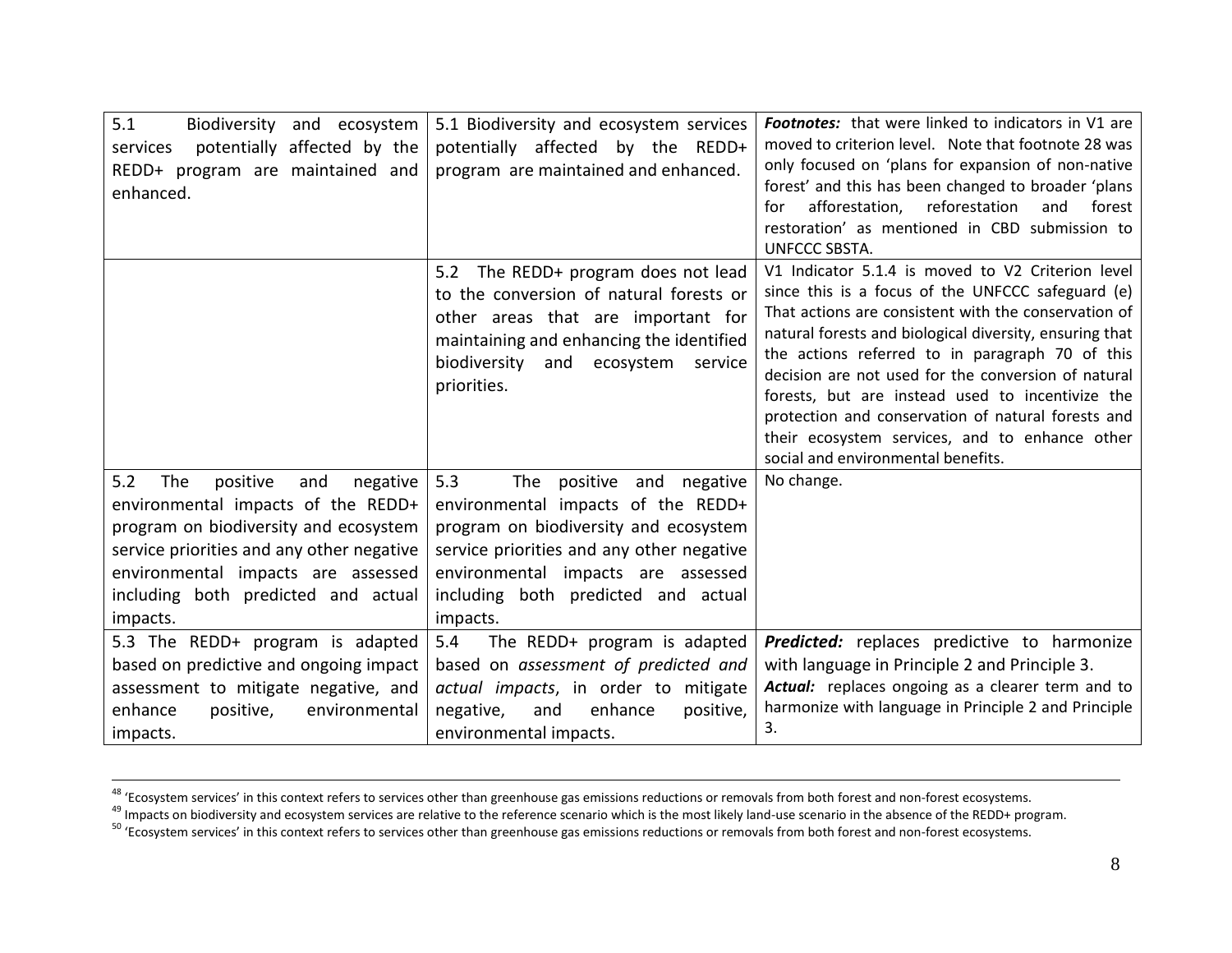| Principle 6: All relevant <sup>51</sup> rights holders<br>and stakeholders participate fully and<br>effectively <sup>52</sup> in the REDD+ program.                                                                                                                    | Principle 6: All relevant <sup>53</sup> rights holders<br>and stakeholders participate fully and<br>effectively <sup>54</sup> in the REDD+ program.                                                                                                                                       | No change.                                                                                                                                          |
|------------------------------------------------------------------------------------------------------------------------------------------------------------------------------------------------------------------------------------------------------------------------|-------------------------------------------------------------------------------------------------------------------------------------------------------------------------------------------------------------------------------------------------------------------------------------------|-----------------------------------------------------------------------------------------------------------------------------------------------------|
| 6.1 The REDD+ program identifies and<br>characterizes the rights and interests of<br>all rights holder and stakeholder<br>groups <sup>55</sup> and their relevance to the<br>REDD+ program.                                                                            | 6.1 The REDD+ program <i>identifies all</i><br>rights holder and stakeholder groups <sup>56</sup><br>and characterizes their rights and<br>interests and their relevance to the<br>REDD+ program.                                                                                         | Identifies all rights holder and stakeholder groups<br>and characterizes their rights and interests:<br>rephrased to emphasize stakeholder mapping. |
| 6.2 All relevant rights holder and<br>stakeholder groups that want to be<br>involved in REDD+ program design <sup>57</sup> ,<br>implementation <sup>58</sup> and evaluation are<br>involved<br>through culturally<br>fully<br>appropriate and effective participation. | 6.2<br>All relevant rights holder and<br>stakeholder groups that want to be<br>involved in REDD+ program design <sup>59</sup> ,<br>implementation <sup>60</sup> ,<br>monitoring<br>and<br>evaluation are fully involved through<br>culturally appropriate and effective<br>participation. | Monitoring: included as well as evaluation as both<br>are important elements of the REDD+ process.                                                  |
| 6.3 The relevant rights holder and<br>stakeholder groups determine, in a<br>verifiable manner, the process and<br>which<br>mechanism<br>by<br>they<br>will<br>participate and be represented in<br>relation to the REDD+ program, taking                               |                                                                                                                                                                                                                                                                                           | Criterion 6.3 becomes an indicator for V2<br>V1<br>Criterion 6.2 which covers all the different means of<br>effective participation.                |

 $51$  The 'relevant' rights holder and stakeholder groups are identified by the REDD+ program in accordance with criterion 6.1.

<sup>52</sup> 'Full and effective participation' means meaningful influence of all relevant rights holder and stakeholder groups who want to be involved throughout the process, and includes consultation and free, prior and informed consent..

<sup>&</sup>lt;sup>53</sup> The 'relevant' rights holder and stakeholder groups are identified by the REDD+ program in accordance with criterion 6.1.

 $54$  'Full and effective participation' means meaningful influence of all relevant rights holder and stakeholder groups who want to be involved throughout the process, and includes consultation and free, prior and informed consent..

<sup>&</sup>lt;sup>55</sup> Groups of rights holders or stakeholders who have a similar rights or interests with respect to the REDD+ program.

<sup>&</sup>lt;sup>56</sup> Groups of rights holders or stakeholders who have a similar rights or interests with respect to the REDD+ program.

<sup>&</sup>lt;sup>57</sup> Including the development of land use and forest management plans related to the REDD+ program.

<sup>58</sup> 'Implementation' is understood to include on-going planning/decision-making as well as the implementation of the activities.

<sup>&</sup>lt;sup>59</sup> Including the development of land use and forest management plans related to the REDD+ program.

 $60$  'Implementation' is understood to include on-going planning/decision-making as well as the implementation of the activities.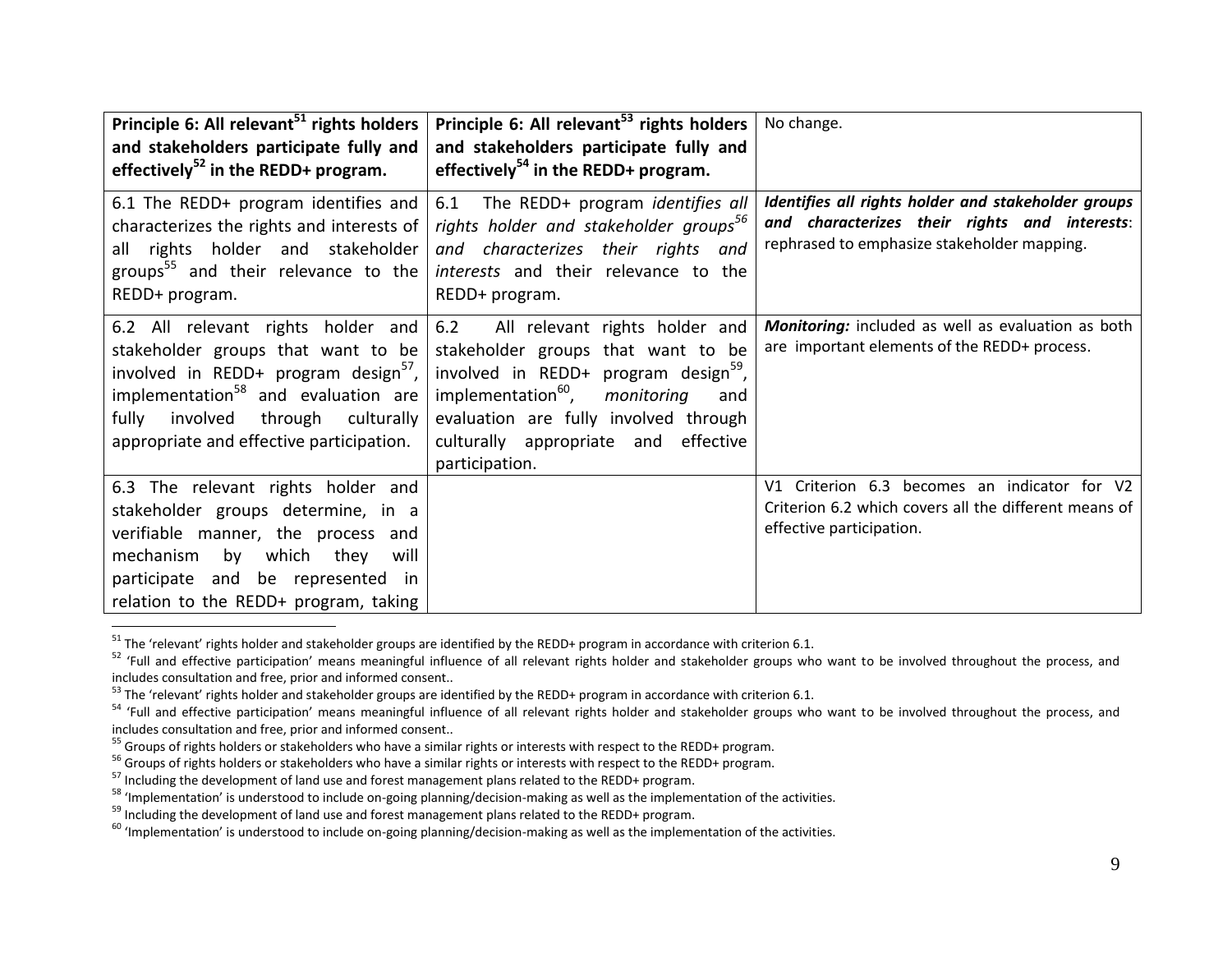| account of statutory and customary<br>institutions.                                                                                                                                                                                                                                                              |                                                                                                                                                                                                                                                                                                                             |                                                                                                                                                                                                                                                                                              |
|------------------------------------------------------------------------------------------------------------------------------------------------------------------------------------------------------------------------------------------------------------------------------------------------------------------|-----------------------------------------------------------------------------------------------------------------------------------------------------------------------------------------------------------------------------------------------------------------------------------------------------------------------------|----------------------------------------------------------------------------------------------------------------------------------------------------------------------------------------------------------------------------------------------------------------------------------------------|
| 6.4 The relevant rights holders and<br>stakeholder groups have a good<br>understanding of the key issues related<br>to the REDD+ program and the capacity<br>to participate effectively                                                                                                                          |                                                                                                                                                                                                                                                                                                                             | V1 Criterion 6.4 is integrated into V2 Criterion 6.5<br>which covers information, understanding<br>and<br>capacity needed for effective participation.                                                                                                                                       |
| 6.5<br>Design, implementation and<br>evaluation of the REDD+ program builds<br>respects and supports<br>rights<br>on,<br>holders' and stakeholders' traditional<br>other<br>knowledge,<br>skills<br>and<br>and<br>management systems including those of<br>Indigenous<br>Peoples<br>and<br>local<br>communities. | 6.3 Design, implementation, monitoring<br>and evaluation of the REDD+ program<br>builds on, respects, supports<br>and<br>rights<br>holders'<br>protects<br>and<br>stakeholders' traditional<br>other<br>and<br>knowledge, skills and management<br>systems including those of Indigenous<br>Peoples and local communities.  | Monitoring: included as well as evaluation as both<br>are important elements of the REDD+ process.<br><b>Protects: added to reflect CBD comments to UNFCCC</b><br>SBSTA about potential damage or loss of traditional<br>knowledge.                                                          |
| 6.6 Mechanisms are in place to receive<br>and resolve grievances and disputes<br>effectively relating to the<br>design,<br>implementation and evaluation of the<br>REDD+ program                                                                                                                                 | 6.4 The REDD+ program identifies and<br>uses processes <sup>61</sup> for effective resolution<br>of grievances and disputes relating to<br>implementation<br>the<br>design,<br>and<br>evaluation of the REDD+ program,<br>including disputes over rights to lands,<br>territories and resources relating to the<br>program. | The REDD+ program identifies and uses processes:<br>rephrased for greater clarity and consistency with<br>language in other criteria.<br>Including disputes over rights to lands, territories<br>and resources relating to the program: added to<br>reflect integration of V1 Criterion 1.4. |
| 6.7 Rights holders and stakeholders<br>have access to legal advice and<br>understand relevant legal processes,<br>and legal and financial implications<br>related to the REDD+ program                                                                                                                           |                                                                                                                                                                                                                                                                                                                             | V1 Criterion 6.7 becomes an indicator of V2 Criterion<br>6.5 which covers access to information and capacity<br>to participate effectively.                                                                                                                                                  |
| Principle 7: All rights holders and                                                                                                                                                                                                                                                                              |                                                                                                                                                                                                                                                                                                                             | V1 Principle 7 and its criteria are integrated into V2                                                                                                                                                                                                                                       |

 $61$  Including national, local, regional and customary processes.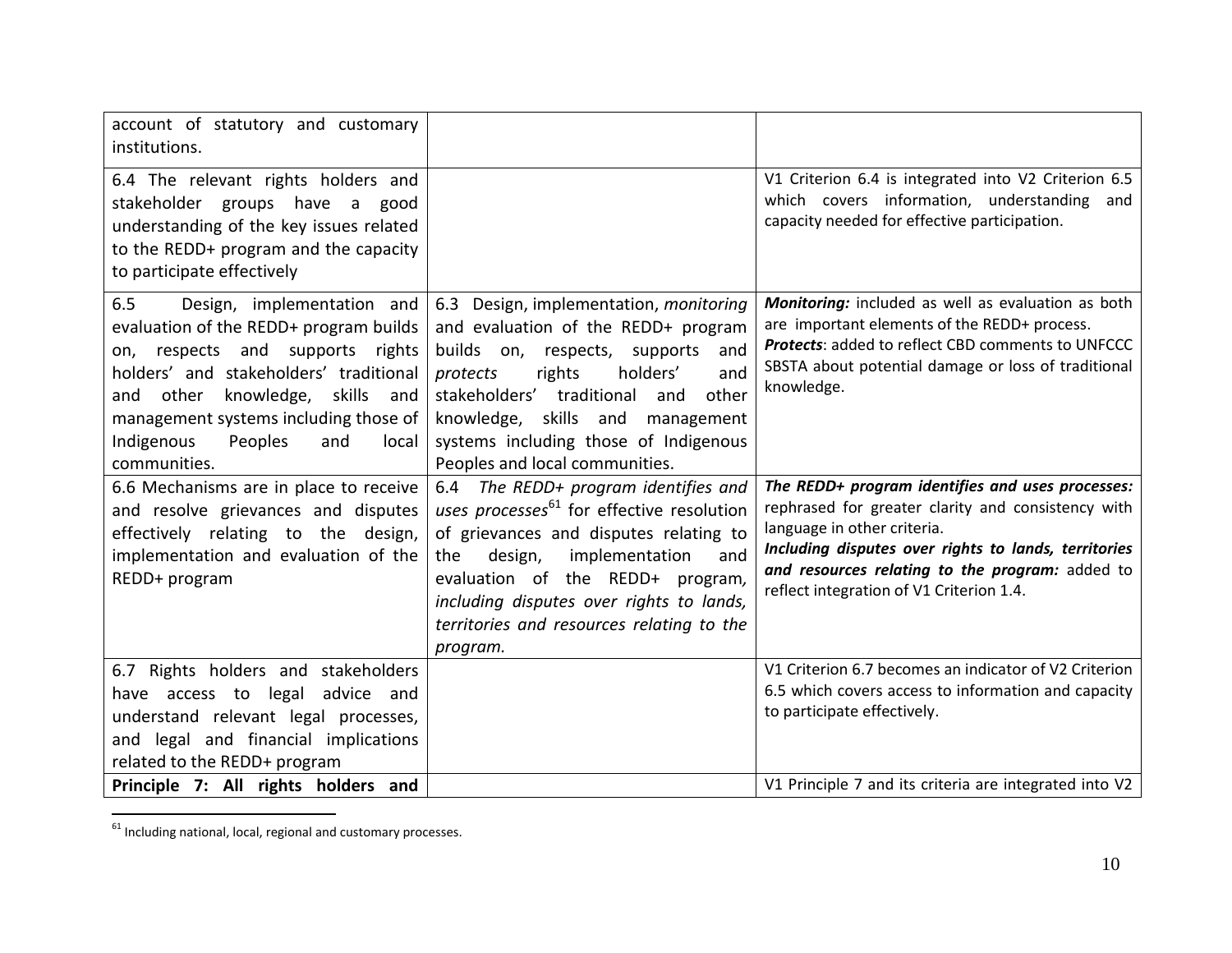| stakeholders have timely access to<br>appropriate and accurate information<br>to enable informed decision-making<br>and good governance of the REDD+<br>program                                                                                                                                                                                                                                                                                 |                                                                                                                                                                                                                                                                                                           | Principle 6 because access to information is an<br>element of effective participation. The integration<br>enables reduction in duplication and redundancies.                                                                                                                                                                               |
|-------------------------------------------------------------------------------------------------------------------------------------------------------------------------------------------------------------------------------------------------------------------------------------------------------------------------------------------------------------------------------------------------------------------------------------------------|-----------------------------------------------------------------------------------------------------------------------------------------------------------------------------------------------------------------------------------------------------------------------------------------------------------|--------------------------------------------------------------------------------------------------------------------------------------------------------------------------------------------------------------------------------------------------------------------------------------------------------------------------------------------|
| 7.1 Adequate information about the<br>REDD+ program is publicly available to<br>promote general awareness and good<br>governance                                                                                                                                                                                                                                                                                                                |                                                                                                                                                                                                                                                                                                           | V1 Criterion 7.1 which is about public availability of<br>information, rather than specifically information for<br>stakeholders, is moved to V2 Principle 4 which<br>covers good governance and transparency.                                                                                                                              |
| 7.2 Rights holders and stakeholders<br>have the information that they need<br>about the REDD+ program, provided in<br>a culturally appropriate and timely way,<br>to participate fully and effectively in<br>program design, implementation and<br>evaluation, including information about<br>potential social, cultural, economic and<br>environmental risks and opportunities,<br>legal implications, and the global and<br>national context. | 6.5<br>Rights holders and stakeholders<br>have the information <sup>62</sup> that they need<br>about the REDD+ program, provided in a<br>culturally appropriate and timely way,<br>and the capacity to participate fully and<br>effectively<br>in<br>program<br>design,<br>implementation and evaluation. | including information about potential social,<br>cultural, economic and environmental risks and<br>opportunities, legal implications, and the global<br>and national context: these details are moved to a<br>footnote and to indicators.<br>and the capacity: included to reflect integration of<br>V1 Criterion 6.4.                     |
| 7.3 Rights holder and stakeholder group<br>representatives collect and disseminate<br>all relevant information about the<br>REDD+ program from and to the people<br>they represent in an appropriate and<br>timely way,<br>Information<br>available<br>7.4<br>is<br>and                                                                                                                                                                         | Rights holder and stakeholder<br>6.6<br>representatives collect and disseminate<br>all relevant information about the<br>REDD+ program from and to the people<br>they represent in an appropriate and<br>timely way, respecting the time needed<br>for inclusive decision making.                         | Group: deleted since this criterion should apply to<br>representatives of rights holders and stakeholders<br>and not just representatives of their groups.<br>Respecting the time needed for inclusive decision<br>making: included to reflect integration of V1<br>Criterion 7.4.<br>V1 Criterion 7.4 is integrated into V2 Criterion 6.6 |

<sup>&</sup>lt;sup>62</sup> lincluding information about potential social, cultural, economic and environmental risks and opportunities, legal implications, and the global and national context.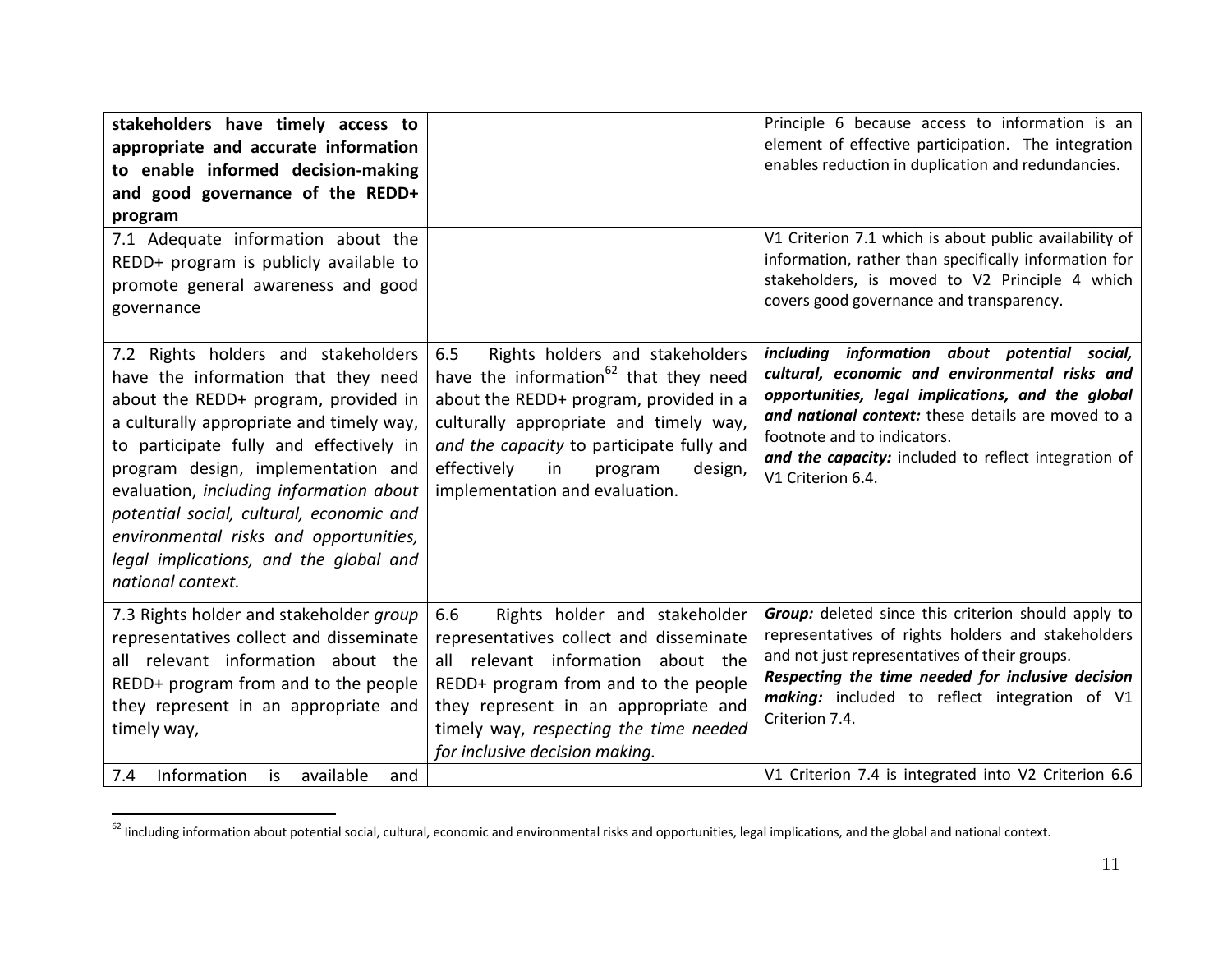| disseminated about the REDD+ program<br>in time to enable rights holder and<br>feedback<br>stakeholder<br>their<br>to<br>representatives and respecting the time<br>needed for inclusive decision making. |                                                                                                                                                                                      | because the timeliness of information from and to<br>representatives is an element of effective flow of<br>information from and to representatives.                                          |
|-----------------------------------------------------------------------------------------------------------------------------------------------------------------------------------------------------------|--------------------------------------------------------------------------------------------------------------------------------------------------------------------------------------|----------------------------------------------------------------------------------------------------------------------------------------------------------------------------------------------|
| REDD+<br>7.5<br>The<br>makes<br>program<br>sufficient resources available to provide<br>and collect information in a timely and<br>appropriate manner.                                                    |                                                                                                                                                                                      | <b>Deleted:</b> because effectively addressing all aspects<br>of safeguards for REDD+ depends on sufficient<br>resources so it does not seem appropriate to include<br>just for this aspect. |
| Principle 8: The REDD+<br>program<br>complies with applicable local <sup>63</sup> and<br>national<br>laws<br>and<br>international                                                                         | Principle<br>7:<br>The<br>REDD+<br>program<br>complies with applicable local <sup>65</sup> and<br>national laws and international treaties,                                          | Change in the numbering due to the integration of<br>principle 7 to principle 6                                                                                                              |
| other<br>conventions<br>treaties,<br>and<br>instruments. <sup>64</sup>                                                                                                                                    | conventions and other instruments. <sup>66</sup>                                                                                                                                     |                                                                                                                                                                                              |
| 8.1 The REDD+ program complies with<br>applicable local law, national law and<br>international treaties, conventions and<br>other instruments ratified or adopted<br>by the country.                      | 7.1 The REDD+ program complies with<br>applicable local law, national law and<br>international treaties, conventions and<br>other instruments ratified or adopted by<br>the country. | No change.                                                                                                                                                                                   |

<sup>&</sup>lt;sup>63</sup> Local laws include all legal norms given by organisms of government whose jurisdiction is less than the national level, such as departmental, municipal and customary norms.

<sup>&</sup>lt;sup>64</sup> Including, but not limited to, the Universal Declaration of Human Rights, the United Nations Framework Convention on Climate Change, the Convention on Biological Diversity, the United Nations Declaration on the Rights of Indigenous Peoples, the Convention on the Elimination of All Forms of Discrimination Against Women, the International Labor Organization Convention 169.

<sup>&</sup>lt;sup>65</sup> Local laws include all legal norms given by organisms of government whose jurisdiction is less than the national level, such as departmental, municipal and customary norms.

<sup>&</sup>lt;sup>66</sup> Including, but not limited to, the Universal Declaration of Human Rights, the United Nations Framework Convention on Climate Change, the Convention on Biological Diversity, the United Nations Declaration on the Rights of Indigenous Peoples, the Convention on the Elimination of All Forms of Discrimination Against Women, the International Labor Organization Convention 169.